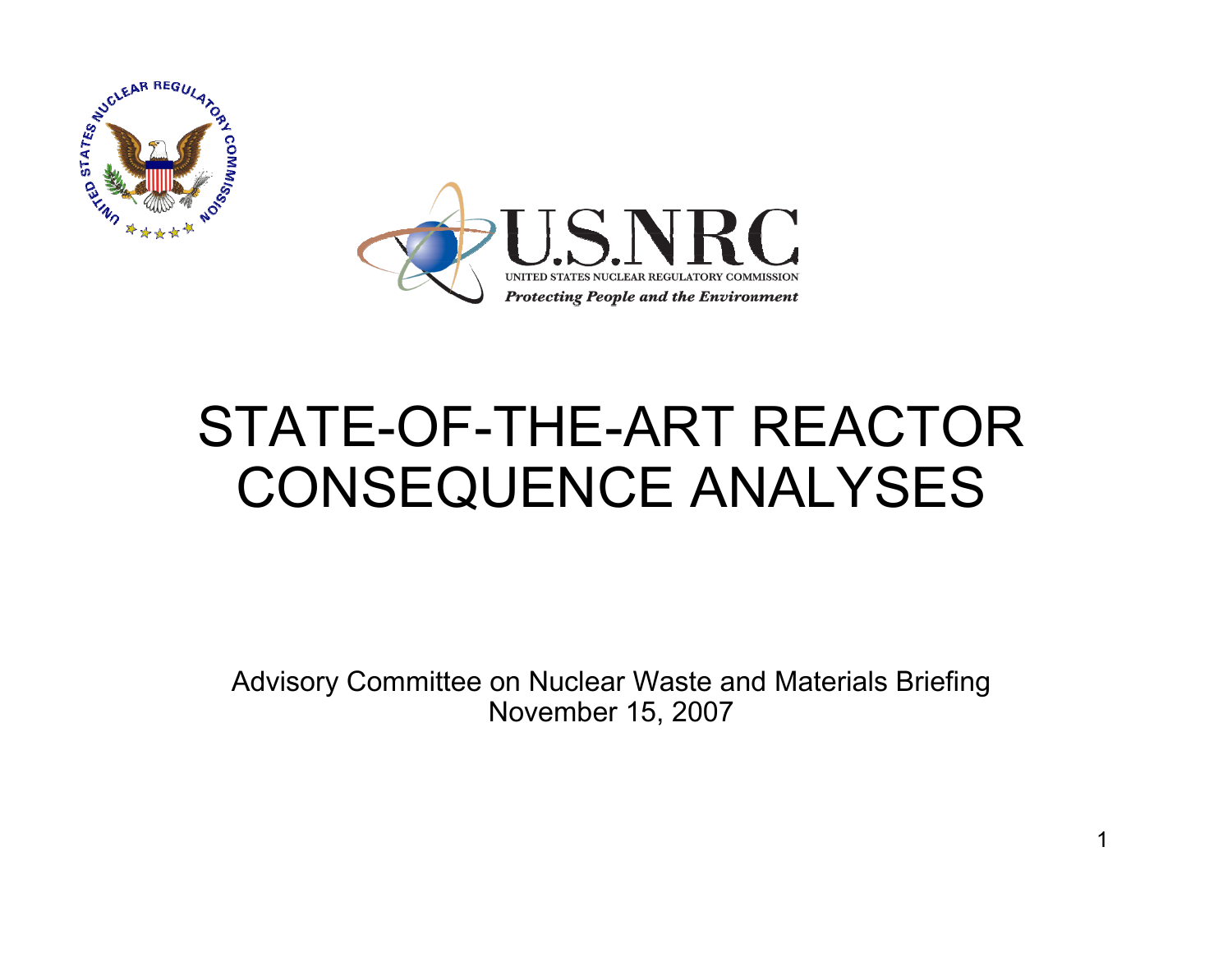

## Agenda

- $\bullet$ **Overview**
- Reporting Latent Cancer Fatalities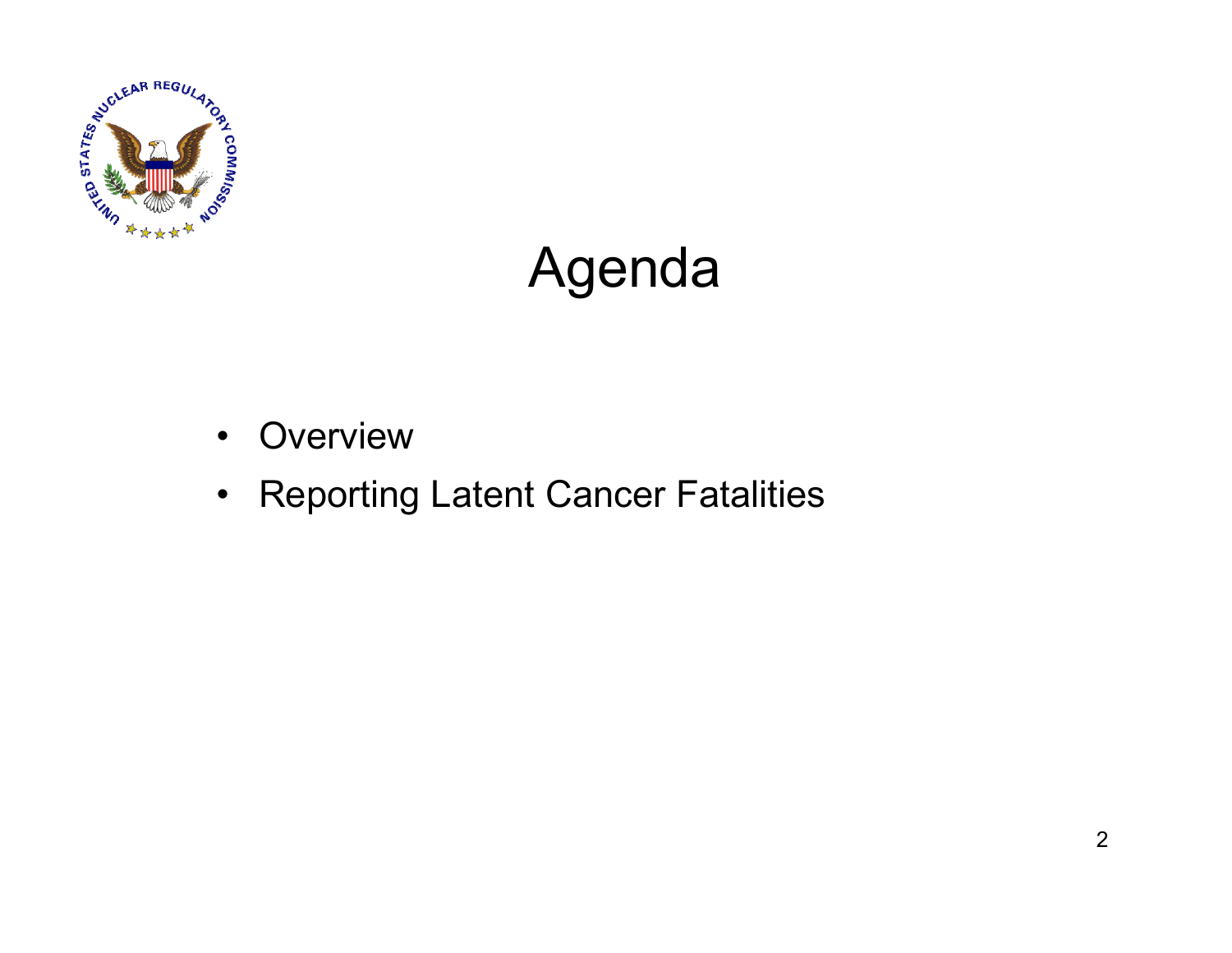

### SOARCA Goal

Develop a state-of-the-art, more realistic evaluation of severe accident progression, radiological releases and offsite consequences for dominant accident sequences and replace analyses such as NUREG/CR-2239, "Technical Guidance for Siting Criteria Development," issued November 1982.

- SR-COMSECY-06-0064
- SR-SECY-05-0233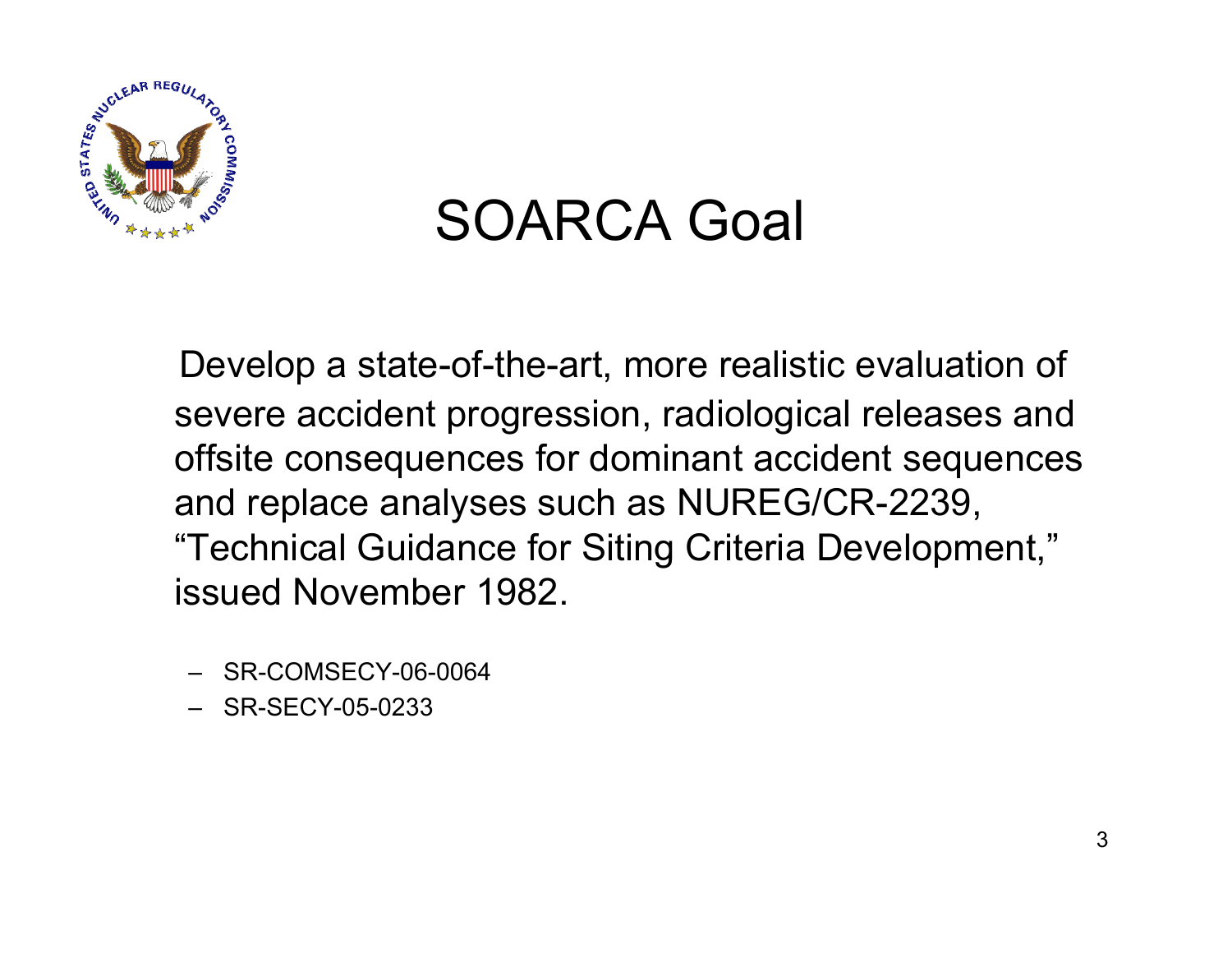

#### SOARCA PROCESS

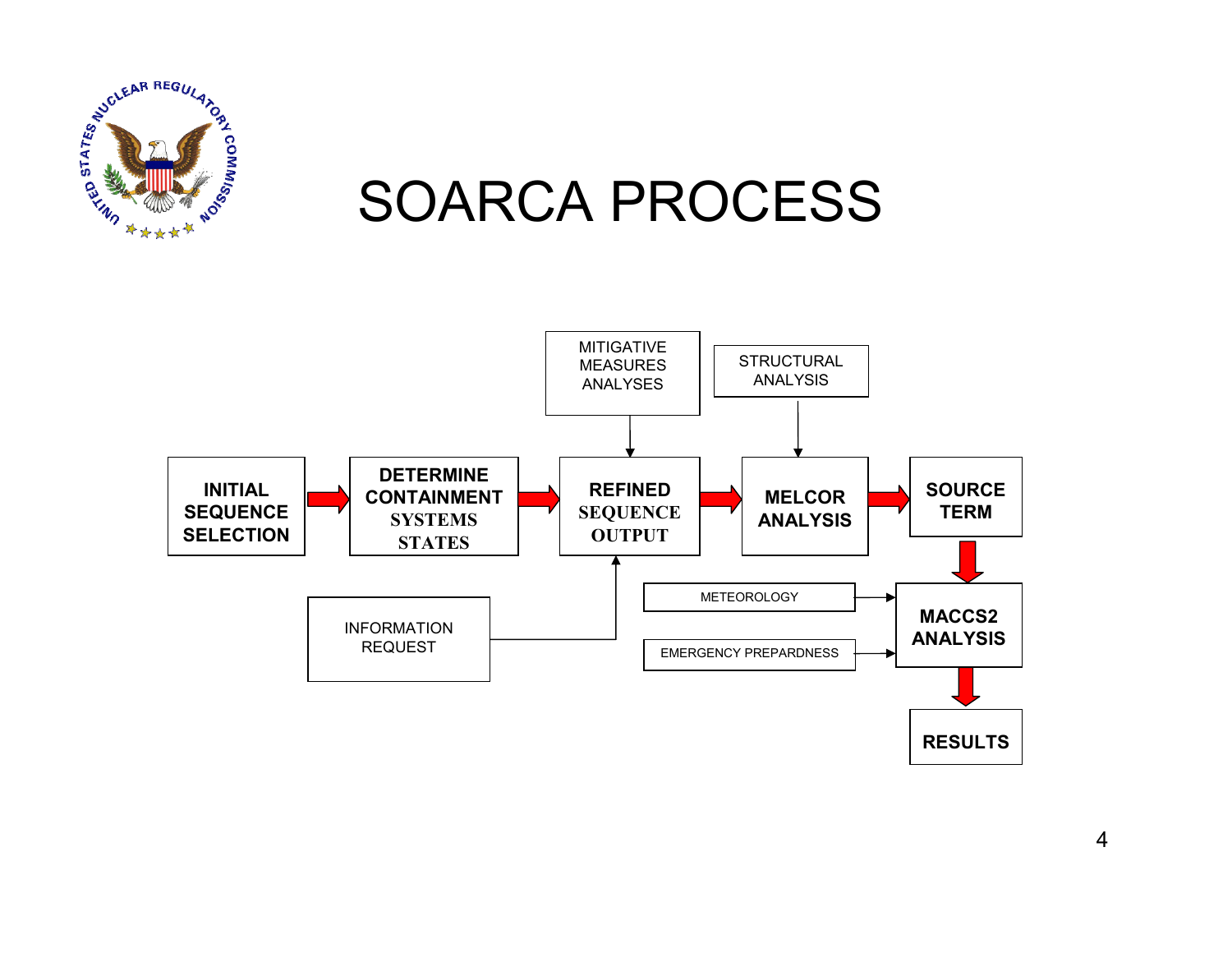

# Project Plan

- $\bullet$  Initial scope, not more than eight plants that represent the different reactor and containment design combinations operating in the United States
- $\bullet$  Initial scope with staff recommendations to the Commission, TBD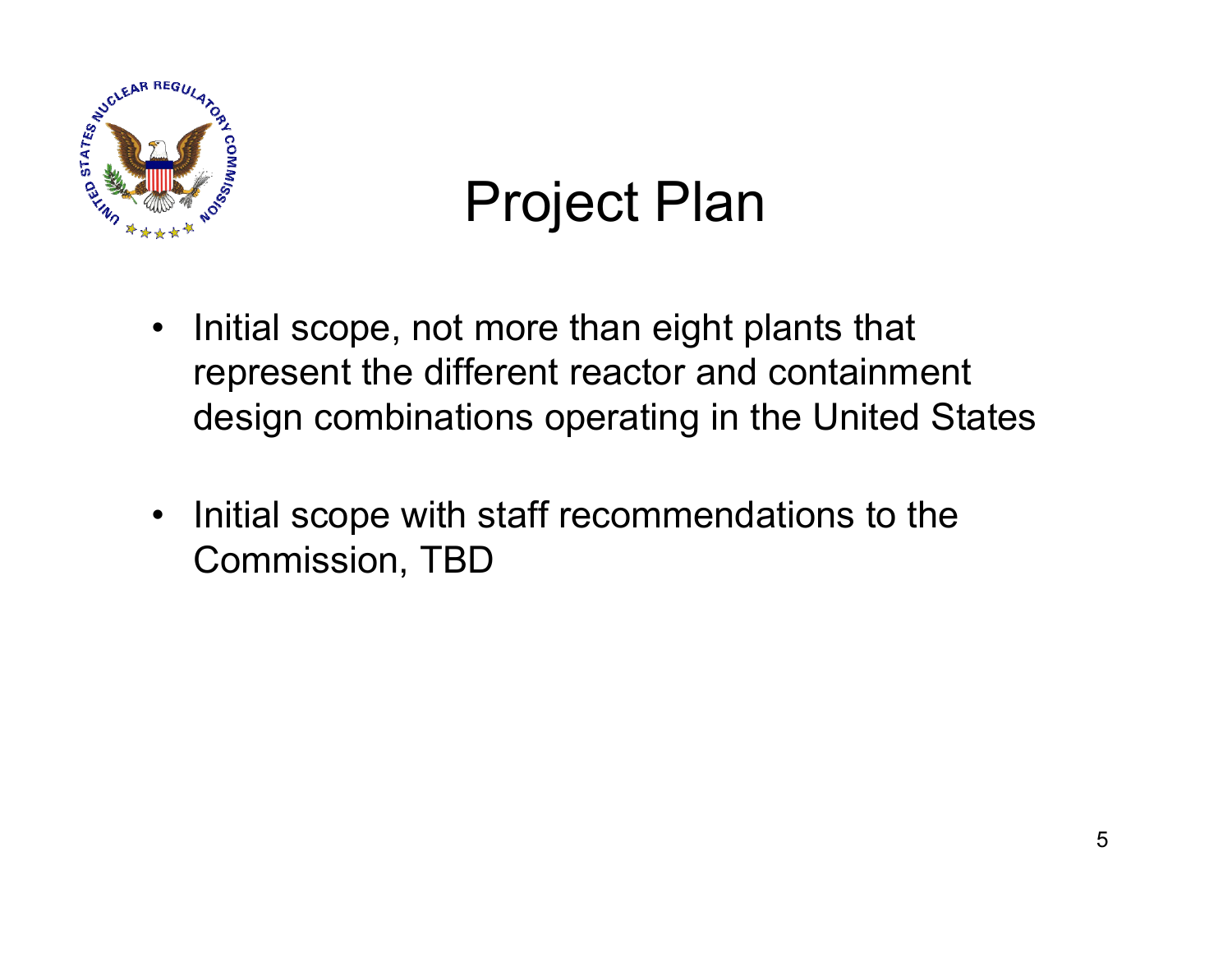

# SOARCA Approach

- $\bullet$ Full power operation
- •Plant-specific sequences including external events (CDF  $\geq$ 10<sup>-6</sup>, CDF  $\geq$  10<sup>-7</sup> for bypass events)
- $\bullet$  Plant improvements: design, operations, emergency response
- $\bullet$  Sensitivity analyses to assess effectiveness of safety measures
- • State-of-the-art accident progression modeling based on 25 years of research to provide a best-estimate for accident progression, containment performance, time of release, fission product behavior
- •More realistic offsite dispersion modeling
- • Site-specific evaluation of public evacuation based on updated site- specific Emergency Plans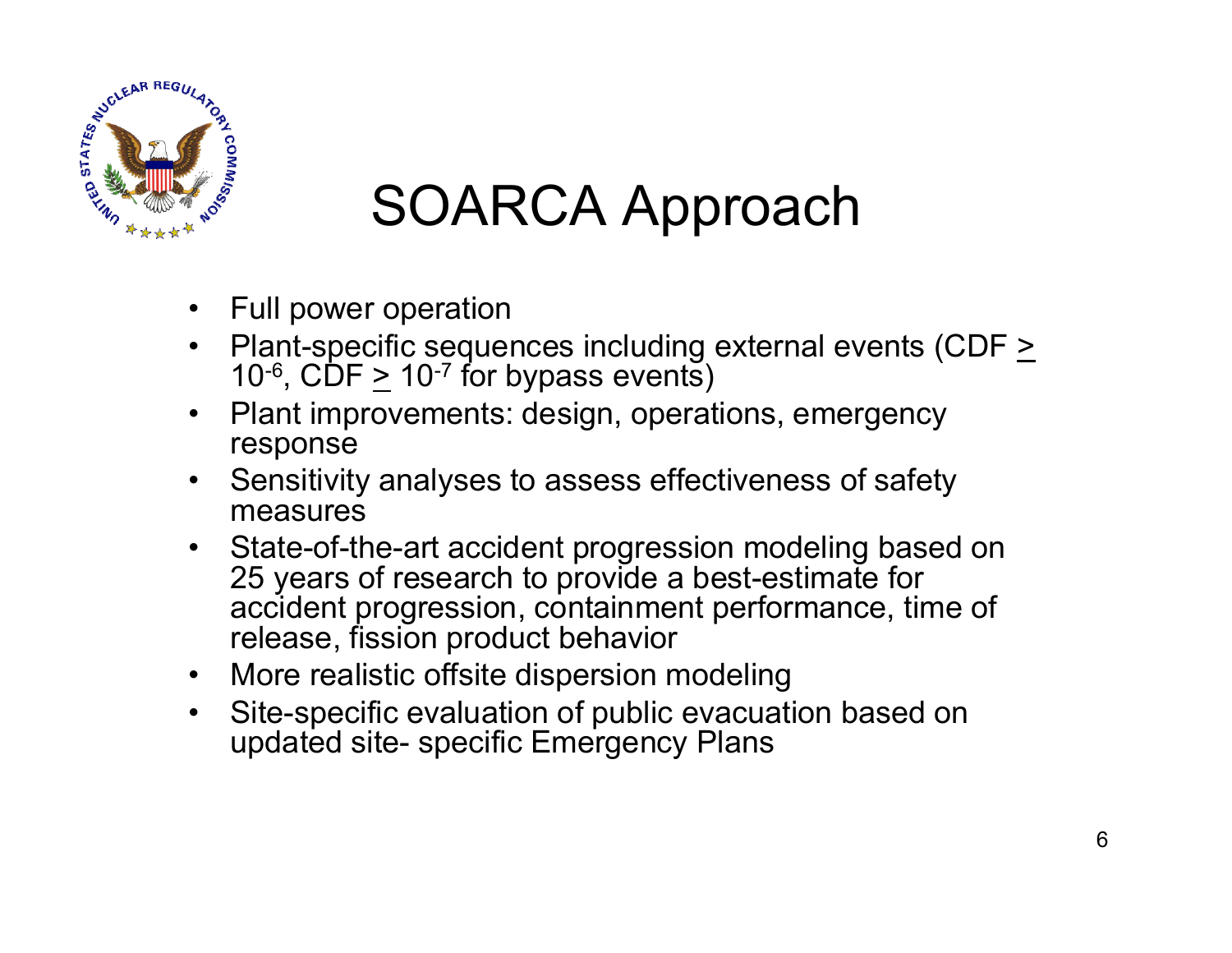

- Commission emphasized the use of Risk **Communication**
- Steering Committee directed the SOARCA team to assess options
- SOARCA team developed options